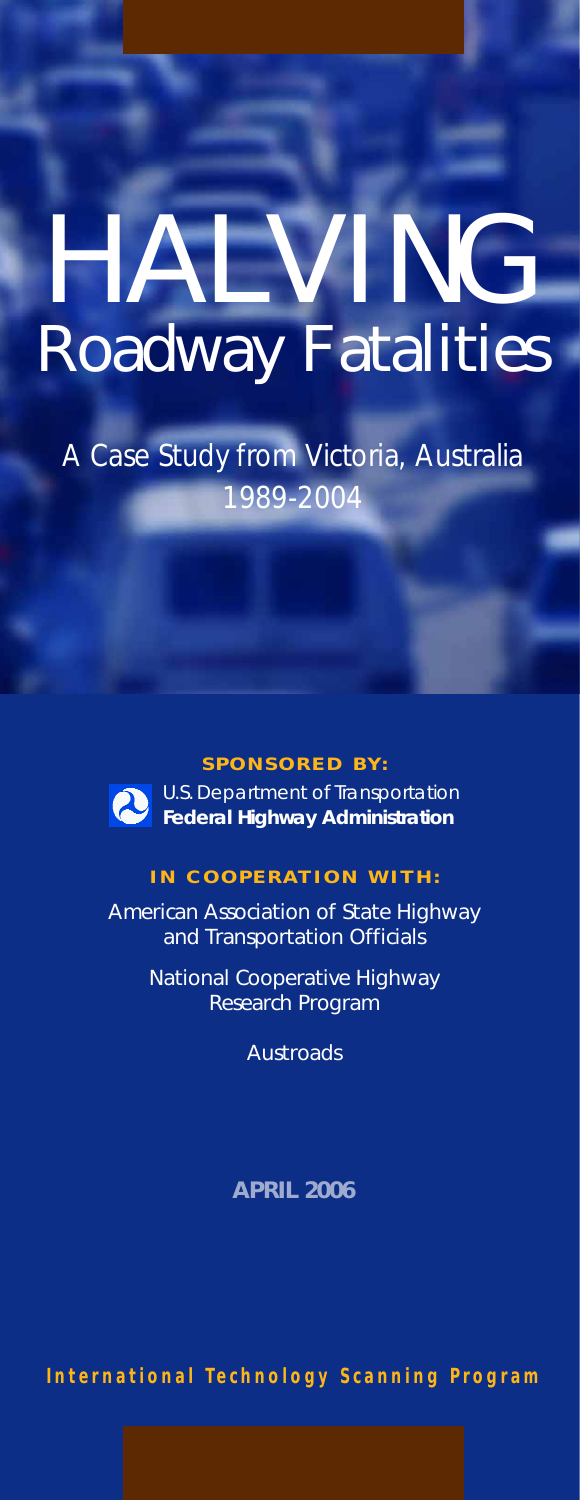# HALVING Roadway Fatalities

*A Case Study from Victoria, Australia 1989-2004*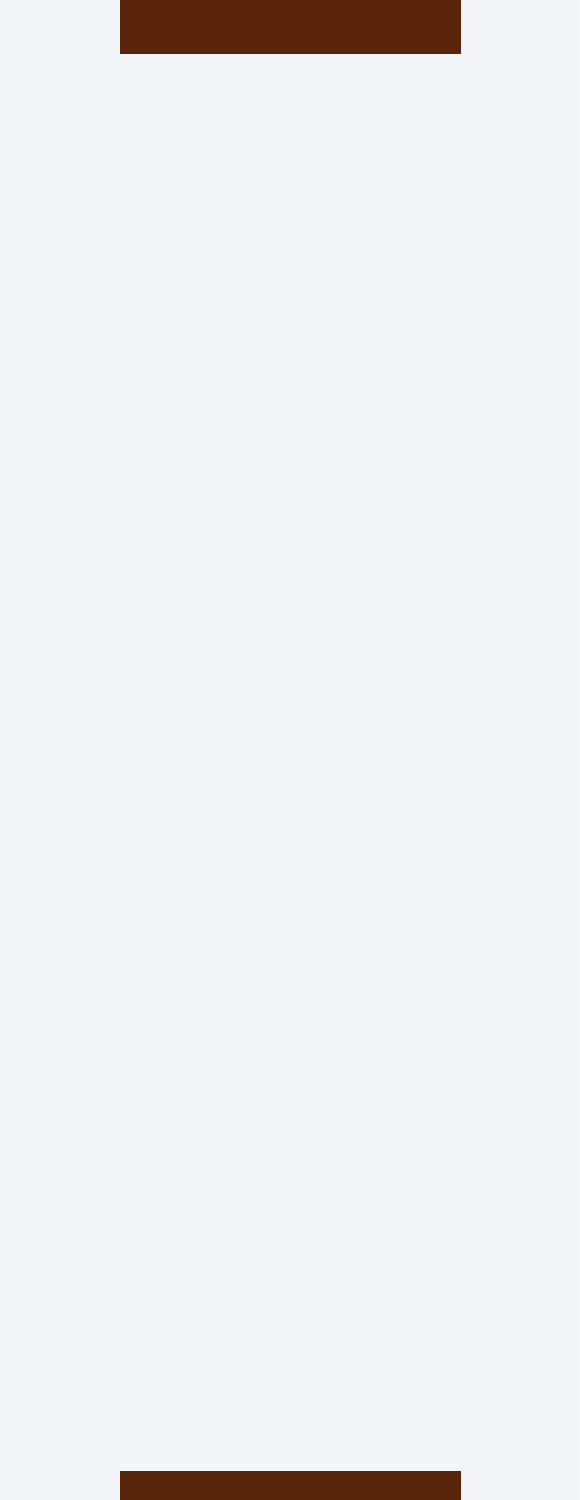### FOREWORD

*In April 2004, the Federal Highway Administration (FHWA), American Association of State Highway and Transportation Officials (AASHTO), National Cooperative Highway Research Program (NCHRP), and Austroads undertook a scanning study of how agencies in Australia, Canada, Japan, and New Zealand use performance measures in transportation planning and decisionmaking—*Transportation Performance Measures in Australia, Canada, Japan, and New Zealand (FHWA-PL-05-001).

*The U.S. panel was particularly impressed with how Australia's transportation and safety agencies used performance measures to implement driver behavioral strategies geared toward reducing crashes. According to the panel's observations, the Australian model demonstrated the most advanced process of understanding the problems, benchmarking against others, setting targets, identifying strategies, monitoring effects, and integrating results into future planning efforts.* 

*Since 1980, Australia has gone from nearly 4.5 to 1.5 deaths per 10,000 registered motor vehicles. This compares to a change of 3.5 to 2.3 deaths per 10,000 registered motor vehicles in the United States over the same time period. In terms of traffic deaths as a function of population, Australia went from 22.5 deaths per 100,000 population in 1980 to fewer than 9 deaths per 100,000 population in 2003. From nearly identical rates in 1980, the Australian rate has fallen to a point where it is now a little more than half the U.S. rate.*

*This report, which was undertaken through Austroads by Professor Ian Johnston, director of the Monash University Accident Research Centre, reviews Australia's accomplishments in highway safety. It not only discusses the performance measures established, but also goes beyond the public data. It draws from interviews with politicians, senior agency staff, and others with firsthand knowledge of how the traffic safety strategies were put together and, above all, how they were implemented, often amid public controversy but with majority community support.*

*The scan panel, sincerely impressed with these gains, would like to share them with the reader.*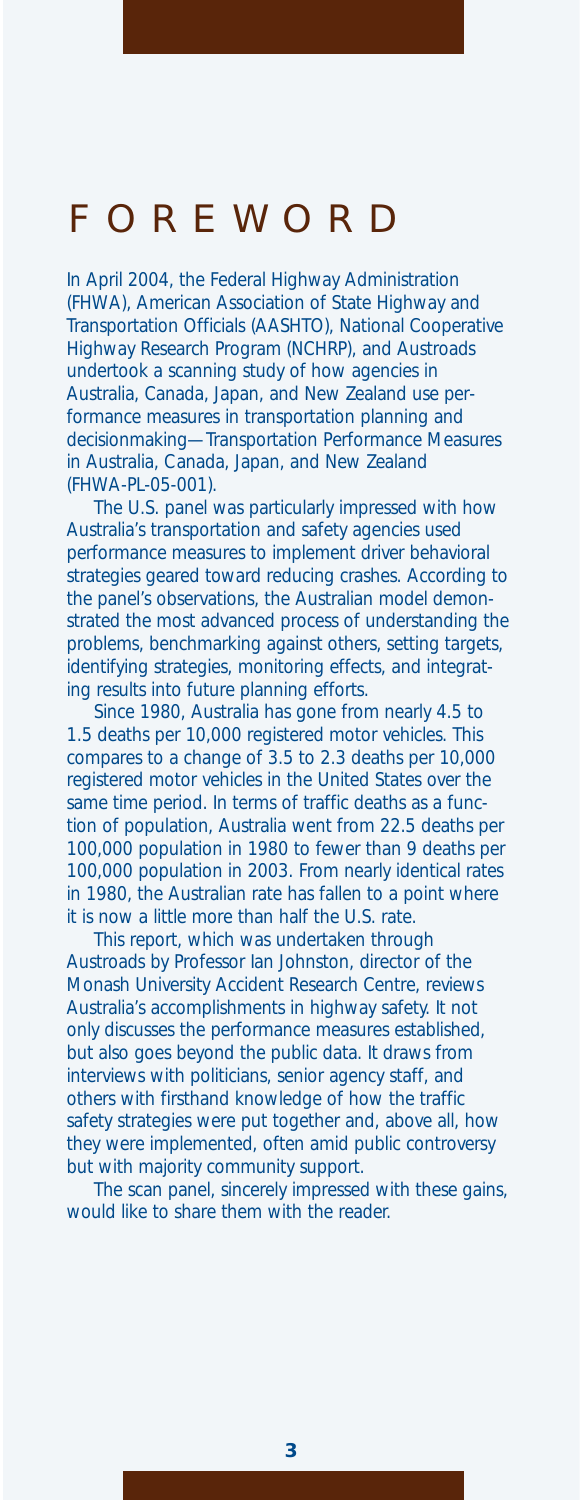*Scan team members and organizations:*

*Douglas MacDonald Washington State DOT (Co-Chair)*

*Connie P. Yew FHWA (Co-Chair)*

*Robert Arnold FHWA*

*John R. Baxter FHWA*

*Randall K. Halvorson Minnesota DOT*

*Anthony Kane AASHTO*

*Hal Kassoff Parsons Brinckerhoff* *Michael Meyer Georgia Institute of Technology (Report Facilitator)*

*Ken Philmus Port Authority of New York and New Jersey*

*T. Jeffrey Price Virginia DOT*

*Douglas R. Rose Maryland State Highway Administration*

*C. Michael Walton University of Texas at Austin*

*William R. White FHWA*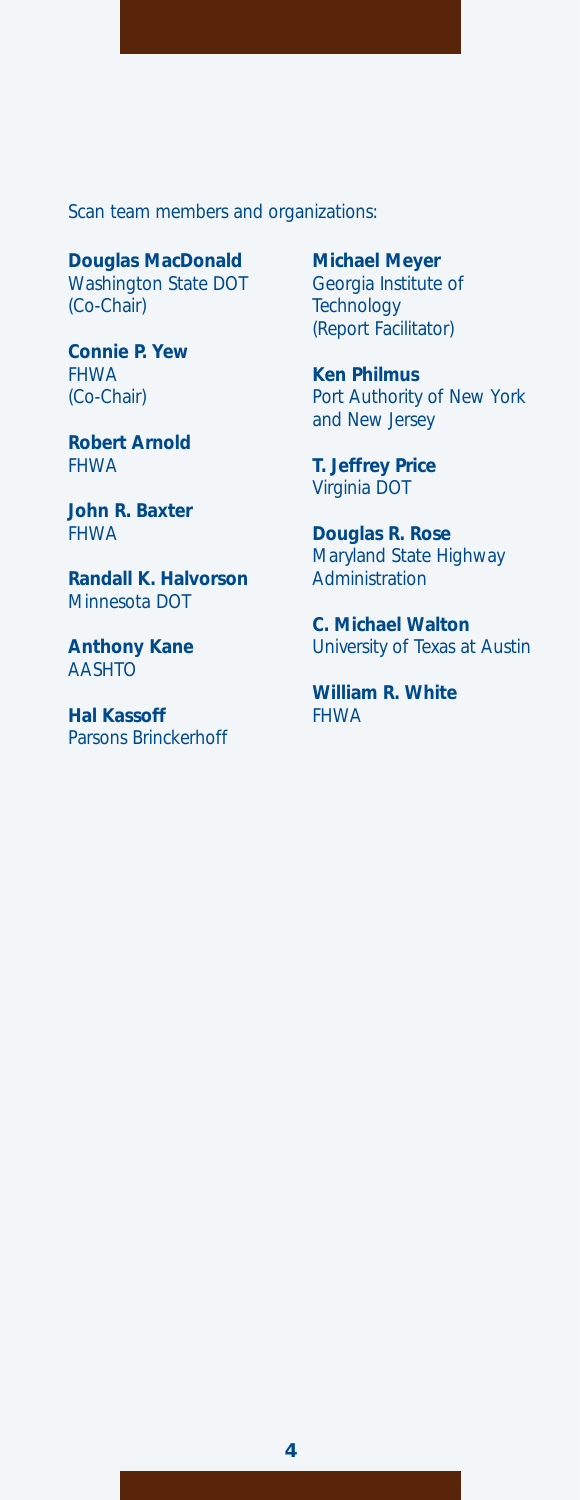#### **Introduction**

he lowest road crash de<br>capita can be found in !<br>Netherlands, and the Un<br>Australia is close behind<br>from a far worse starting point. he lowest road crash death rates per capita can be found in Sweden, the Netherlands, and the United Kingdom. Australia is close behind, but comes

Australia is a very useful benchmark for the United States, partly because it is also a federation, but mostly because it is part of the "new world" where urban form, regional development, and road transport developed more or less contemporaneously. The two countries share similar land transport systems.

Australia's—particularly Victoria's—success demonstrates the potential that exists for saving thousands of lives per year in the United States. This is a brief account of how that success was achieved and of what it might take for the United States to replicate the outcome.

#### **U.S. Traffic Safety: The Potential for Further Gains**

The primary measure of traffic safety progress in the United States is the death rate per 100 million vehicle miles traveled and this rate is at a historic low. However, all Western motorized nations are similarly and continuously reducing their death rates per unit of road use and many have made far greater gains than the United States. Among these, Australia has the most comparable type of road transport system and is therefore a valuable benchmark. Figure 1 shows that the Australian death rate per unit of road use has decreased far faster and further than the U.S. rate.



SOURCE: DATA EXTRACTED FROM WEB SITES OF USDOT AND AUSTRALIAN TRANSPORT SAFETY BUREAU

**Figure 1.** *Road traffic deaths in the United States versus Australia per 10,000 registered motor vehicles (comparable estimates of distances traveled are unavailable).*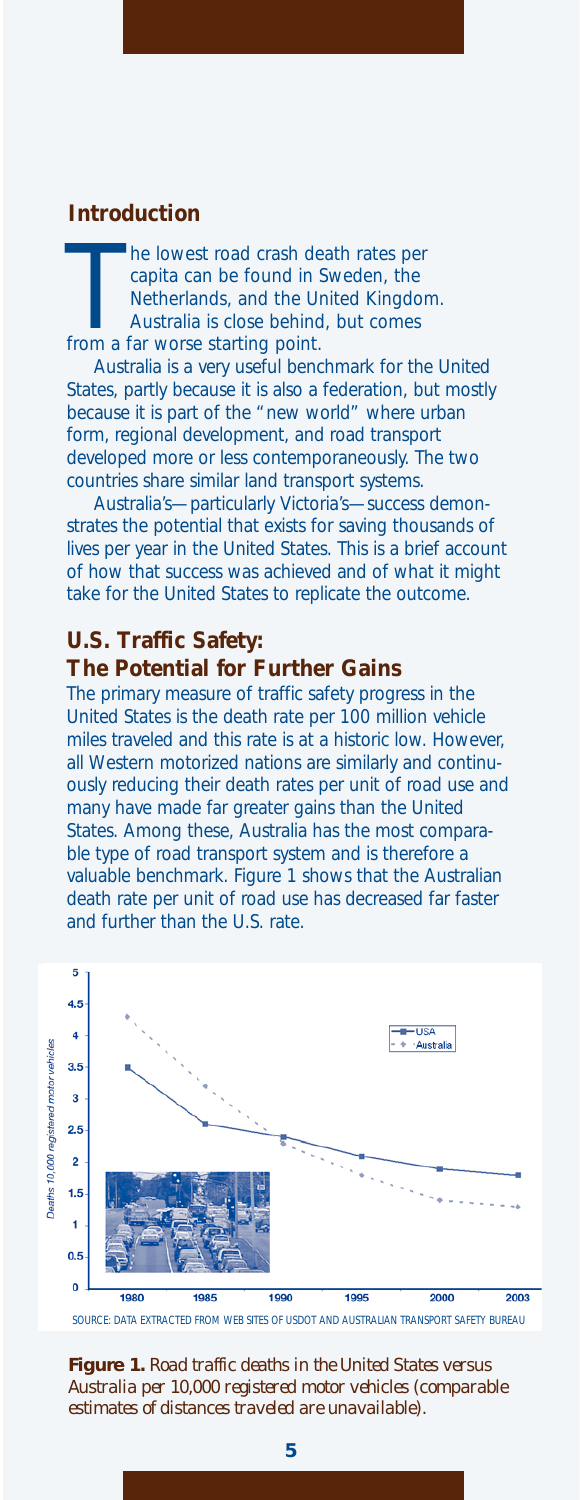The public health measure of traffic safety—the rate of death per head of population from a motor vehicle crash—tells the same story (figure 2). From nearly identical rates in 1980, the Australian rate has fallen to a point where it is now little more than half the U.S. rate.

In motorized societies, road crashes are the single most common cause of unintentional death in the first five decades of human life, making road trauma one of the major public health problems of the 21st century. The real story is told not by rates, but by the actual number of debilitating injuries and deaths among a nation's citizens.



SOURCE: DATA EXTRACTED FROM WEB SITES OF USDOT AND AUSTRALIAN TRANSPORT SAFETY BUREAU

#### **Figure 2.** *Road traffic deaths in the United States versus Australia per 100,000 population.*

The sheer volume of road use—numbers of vehicles, numbers of drivers, and distances traveled—increases inexorably over time. Unless improvements in the rate of safety outstrip increases in the volume of road use, then the total number of people seriously injured or killed will increase. This is exactly what is happening in the United States; while the safety rate continues to improve, it is not at a sufficient level to prevent an increase in the total numbers killed. Table 1 shows that the number of persons killed in road crashes in the United States has increased by 2 percent in the past 10 years. In contrast, the number of persons killed in Australia has decreased by more than 20 percent in the same period, with improvements in the rates of traffic safety two to three times greater than those achieved in the United States.

#### **Why is Australia Doing so Well?**

Australia, like the United States, is a federation. Responsibility for major road construction, maintenance and operation; traffic management; vehicle registration; driver licensing; and traffic safety legislation and

**6**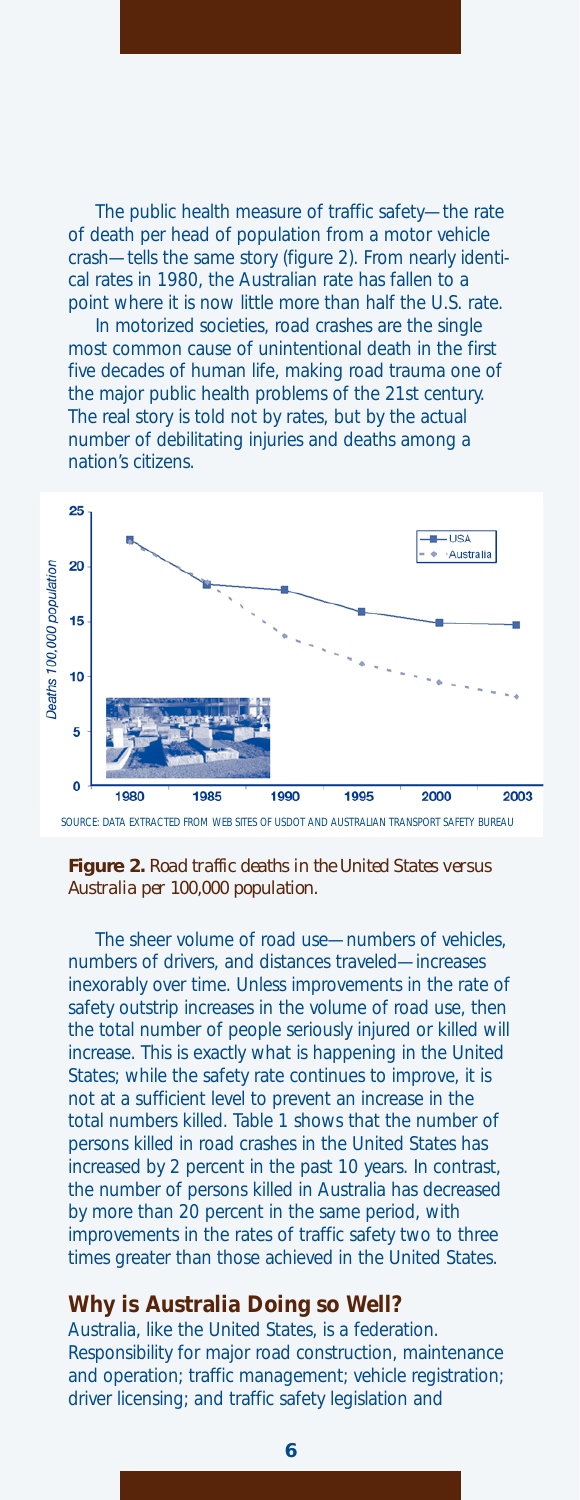|          | <b>Total</b><br>deaths | <b>Deaths per</b><br>100,000 population | <b>Deaths per</b><br><b>10,000 vehicles</b> |  |  |
|----------|------------------------|-----------------------------------------|---------------------------------------------|--|--|
|          | <b>United States</b>   |                                         |                                             |  |  |
| 1995     | 41.798                 | 15.9                                    | 2.1                                         |  |  |
| 2004     | 42.636                 | $14.7*$                                 | $1.8*$                                      |  |  |
| % change | $+2\%$                 | $-8%$                                   | $-14%$                                      |  |  |
|          | <b>Australia</b>       |                                         |                                             |  |  |
| 1995     | 2.013                  | 11.2                                    | 1.8                                         |  |  |
| 2004     | 1.596                  | 8.0                                     | 1.2                                         |  |  |
| % change | $-21%$                 | $-29%$                                  | $-33%$                                      |  |  |

#### **Table 1.** *Road traffic fatalities between 1995 and 2004.*

\*2003

SOURCE: DATA EXTRACTED FROM WEB SITES OF USDOT AND AUSTRALIAN TRANSPORT SAFETY BUREAU

enforcement all lie with the individual State Governments. The Federal Government is responsible for vehicle safety design standards, national data sets, national research projects, funding of national safety initiatives, and coordination of State efforts. While a national road safety strategy exists, it serves as a model and most States drive their traffic safety efforts through a State strategy and action plan. To identify the key factors for success and, particularly, to explore how political and community coalitions influenced implementation, it is necessary to drill down within one State. The International Technology Scanning Program report *Transportation Performance Measures in Australia, Canada, Japan, and New Zealand* (FHWA-PL-05-001) identified the Victorian model as being of special interest, so it has been selected for discussion in this report. Table 2 shows that Australia's two largest States in terms of population have outstanding traffic safety improvement records over the past 15 years, both above the impressive national average. It is important to note that most Australian States have a success story to tell, each with unique elements.

|                                        | <b>Australia</b> | <b>New South Wales</b> | <b>Victoria</b> |
|----------------------------------------|------------------|------------------------|-----------------|
| <b>Annual Average</b><br>1988 and 1989 | 2,844            | 999                    | 739             |
| <b>Annual Average</b><br>2003 and 2004 | $-1,610$         | 531                    | 337             |
| % change                               | $-43%$           | $-47%$                 | $-54%$          |

#### **Table 2.** *Road traffic deaths in the 15 years since 1989.*

SOURCE: DATA EXTRACTED FROM WEB SITE OF AUSTRALIAN TRANSPORT SAFETY BUREAU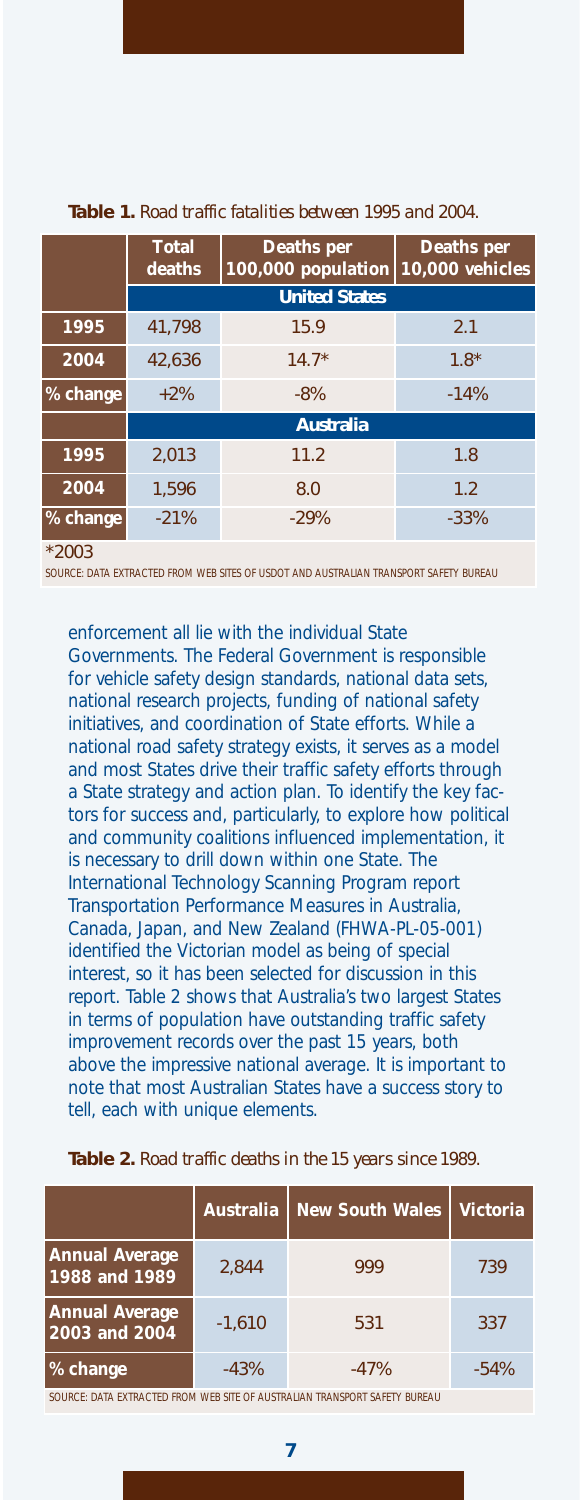#### **The Importance of Political Saliency**

Victoria is Australia's second most populous State. Located in the southeastern corner of the mainland, it has a population close to 5 million with some 3.4 million registered vehicles and some 160,000 kilometers of public road. As in many other places, the number of deaths from road traffic crashes increased rapidly during the 1960s as motorization grew quickly. The number of deaths peaked at more than 1,000 in 1970, stimulating a public outcry and a rapid political response. That response, quickly followed by other States in Australia, was the introduction of compulsory seatbelt wearing. It also marked the beginning of official recognition of traffic safety as a legitimate area for scientific inquiry and systematic action by government agencies. By the mid-1980s, the number of deaths had stabilized at around 700 per annum with no gains having been achieved for several years. In 1989 the number of deaths was more than 10 percent greater than the levels in 1988 and 1987. Again there was public outcry, and the Minister for Transport called in the heads of the key agencies and demanded action. The immediate catalyst for the meeting was the October 1989 spike in deaths, one of the highest monthly numbers of fatalities on record. The following agencies were involved:

 **VicRoads—**Responsible for road infrastructure, traffic management, vehicle registration, driver licensing, and commercial vehicle regulation.

■ Victoria Police—Responsible for enforcing traffic safety legislation and regulations.

**Department of Justice—**Responsible for legislative and regulatory policy and adjudication processes.

**Transport Accident Commission (TAC)—The gov**ernment-owned monopoly provider of no-fault injury compensation for transport accident victims in Victoria. TAC had been created just 2 years earlier (in 1987) and it is unlikely that its critical role in the future Victorian model was fully foreseen at this time.

This was a watershed event. For the first time, the key agencies were charged collectively with the task of reducing deaths on Victorian roads, compared with the traditional model in which each agency was responsible only for matters under its immediate control with minimal coordination of planning or implementation.

Victoria's first formal traffic safety strategy was formed in 1990. It examined the tools of engineering, enforcement, education, legislation, research, and the possible synergies of interagency coordination. A target was set of a 50 percent reduction in deaths. Neither the strategy nor the target was made public. Nevertheless, given the political imperative for action and the political instruction for interagency coordina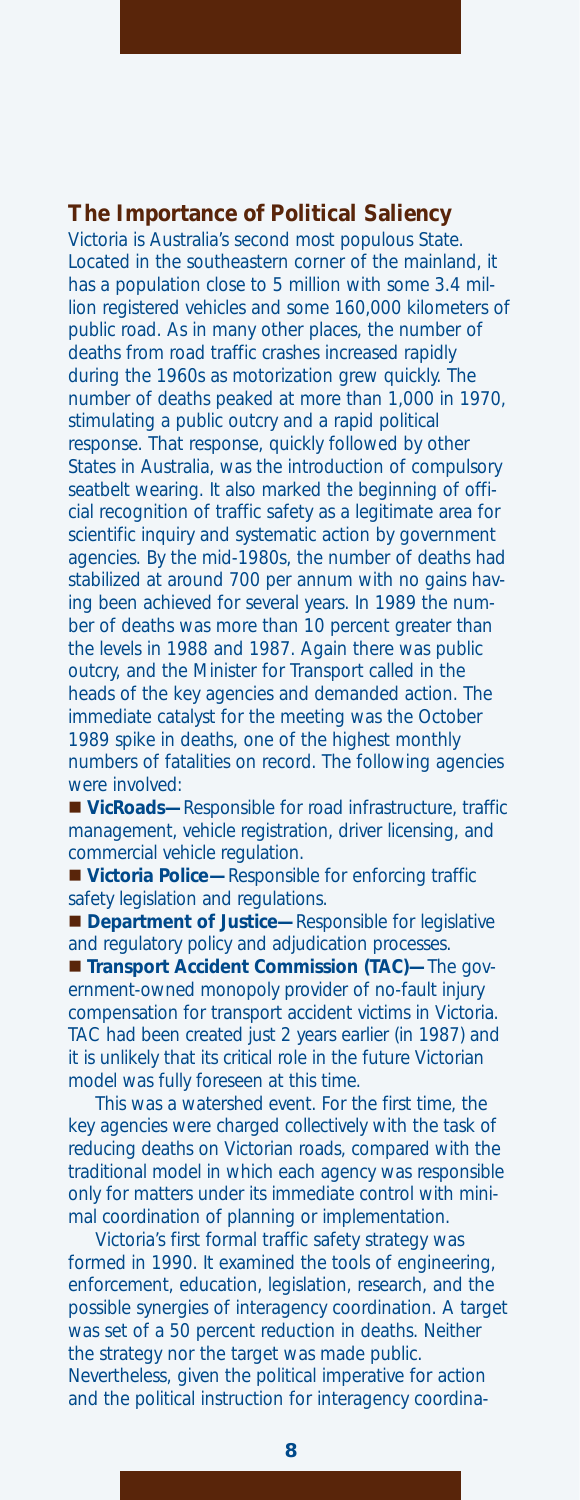tion, traffic safety intervention implementation was integrated for the first time.

Over the next 2 to 3 years, Victoria did the following: Introduced a considerable number of traffic safety legislative and regulatory amendments to increase police powers, sharpen laws, and increase penalties. For example, a zero blood alcohol requirement was introduced for drivers in the first 3 years after licensing, the probationary license period was increased from 2 to 3 years, compulsory helmet wearing by bicyclists was introduced, the demerit points scheme was revised, and immediate license loss for all second and subsequent drunk-driver offenses was established.

■ Introduced speed cameras as a method of speed limit enforcement.

■ Increased random breath testing for the detection of alcohol-impaired drivers by a factor of at least five, to a point where (statistically) one in three Victorian drivers could be expected to be tested in any given year.

Began a long-term program of public education to support specific safety initiatives and keep traffic safety in the public arena.

By 1992 the number of deaths had fallen to around 400, a drop of more than 40 percent against the levels of the mid-to-late 1980s and close to the (unpublicized) 50 percent target that had been set.

Encouraged by their success, the key agencies continued to build cooperative relationships, integrated traffic safety programs, and jointly formulated, under their own initiative, a new strategy for government to adopt. Meanwhile, the government had changed. The new government released the first public traffic safety strategy for Victoria *(Safety First, Victoria's Road Safety Strategy 1995–2000)*, but it contained no targets and no accountability mechanisms. Its stated objective was simply to keep Victoria at the forefront of traffic safety performance both nationally and internationally. What this suggests is that the very large reduction in the average annual number of deaths from road crashes had removed the political imperative for further action, not that no further gains could be achieved. It may also have been that this particular government was less inclined to continue with tough legislative and enforcement initiatives.

(As an aside, some claim that most of Victoria's success has come from socialist-type rather than conservative-type governments. There is no real evidence to support this; innovative legislation has come from both. It would be more accurate to say that the government's willingness to act stems more from the personal beliefs of the ministers and premier of the day.)

**9**

The average annual number of deaths hovered around 400 for the rest of the decade. There was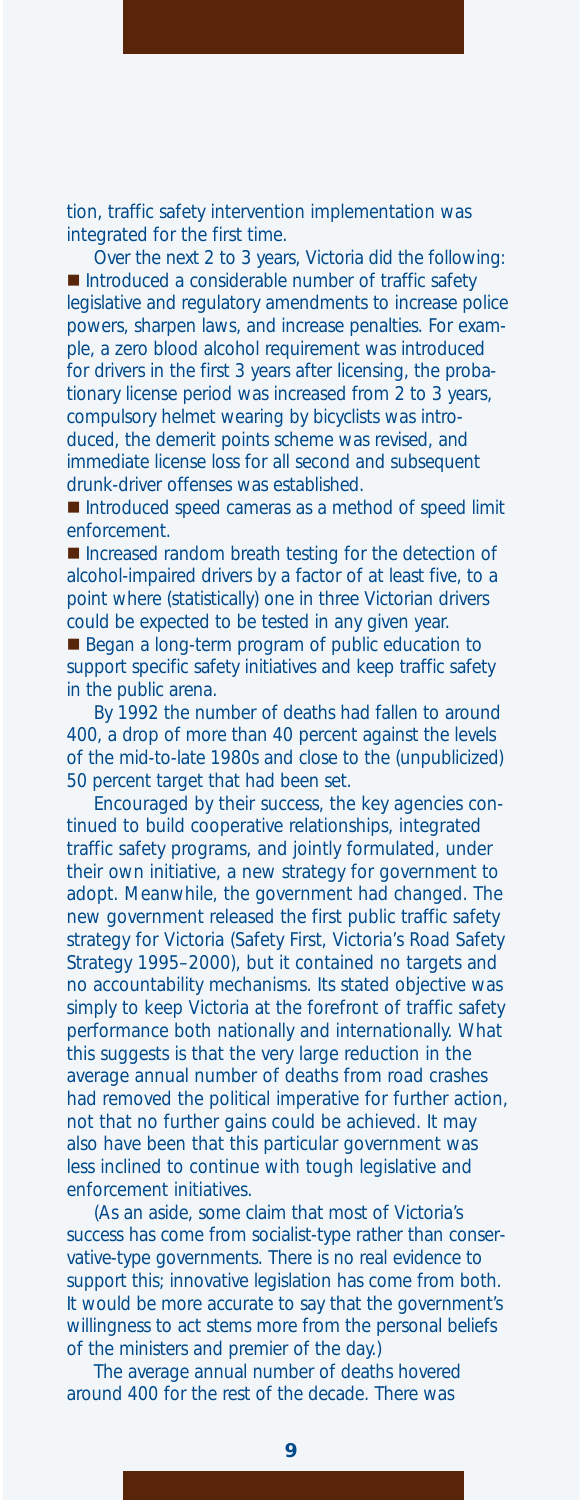another apparent spike in 2001 with an increase of about 10 percent over the previous year. The government had changed again (in 1999) and the combination of public concern over the apparent upturn in the death toll, existence of a new government keen to make its mark, and appointment of a Minister for Transport with a strong personal commitment to reducing deaths and serious injuries from road crashes underpinned a new level of effort. This effort has reduced average annual deaths from about 400 to about 350, the lowest number since the 1940s.

Figure 3 plots road crash deaths in Victoria between 1989 and 2004 against a timescale of the major legislative, regulatory, and enforcement initiatives (derived from material supplied by VicRoads). The vehicle and infrastructure initiatives are not listed, so the reader should not infer any direct causal link.

This brief history demonstrates the critical importance of both political saliency for the traffic safety issue and the vital importance of committed political leadership. The primacy of these two factors is hardly surprising given that traffic safety policy often involves



**Figure 3.** *Major regulatory and enforcement initiatives taken in Victoria from 1989 to 2004.*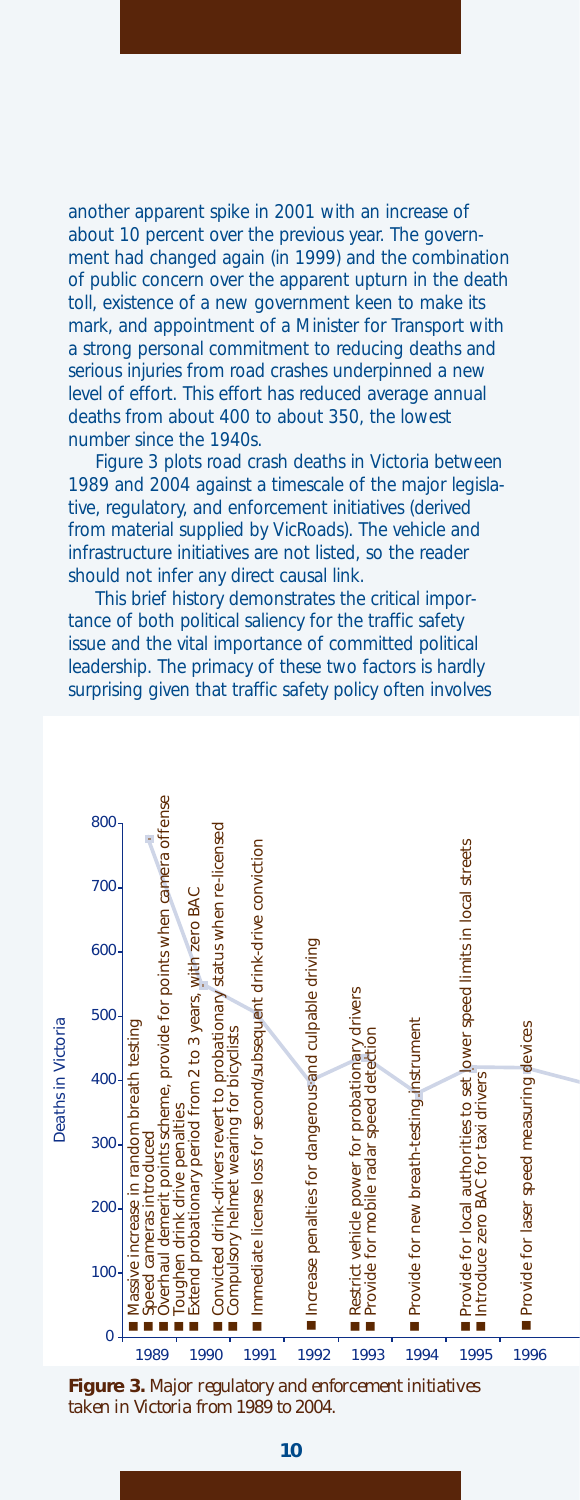tradeoff decisionmaking with mobility, development, and environmental objectives in transport.

#### **The Power of Evidence-Based Strategies and Plans**

Formal strategic plans to guide traffic safety programs are a relatively recent phenomenon, first appearing in the 1990s. *Australia's National Road Safety Strategy 2001–2010* is the second national strategic plan. Australia's most populous State, New South Wales, has its first 10-year strategic plan *(Road Safety 2010— A Framework for Saving 2000 Lives by the Year 2010 in New South Wales).* Victoria has its second (public) 5-year strategy *(arrive alive!—2002-2007),* albeit its first with numerical targets for reducing serious injury and death.

There are two important aspects of preparing formal traffic safety strategic plans. First, the plan must not only be evidence based, but it must have sharp teeth. Second, the public release of a strategic plan that contains specific actions and targets for achievement helps

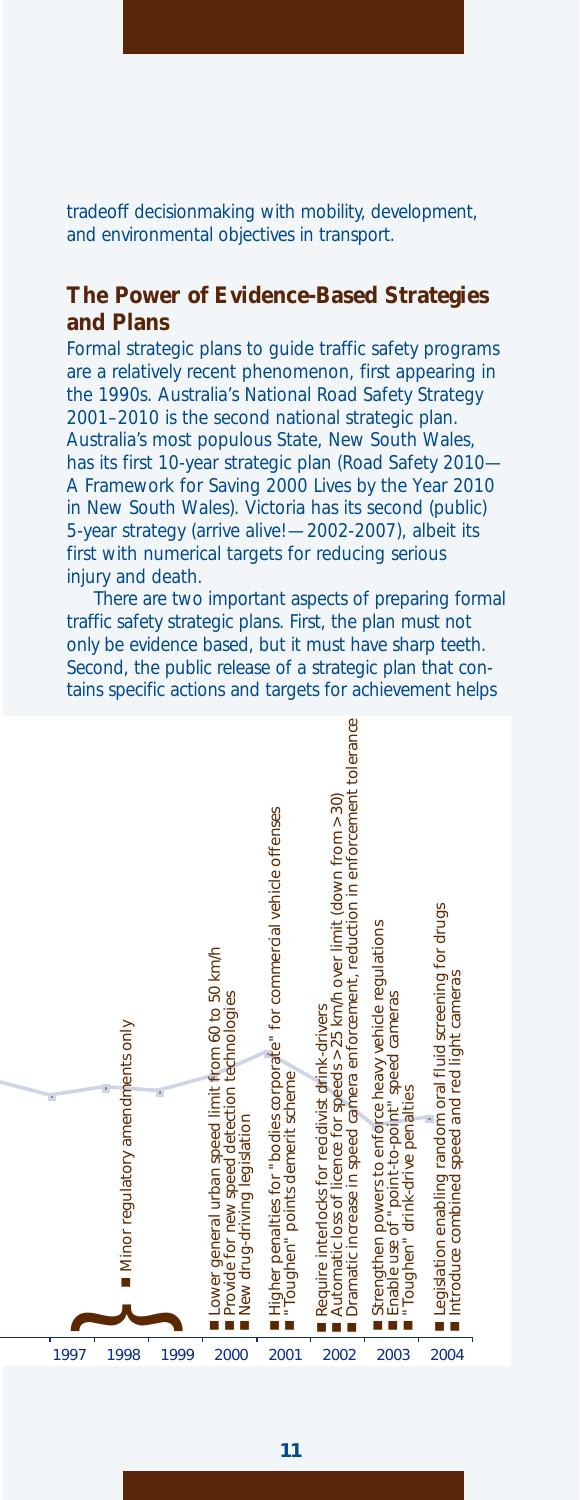**Figure 4.** *Australia's 10-year strategic plan for road safety.*



ensure, but does not guarantee, application of sufficient resources and political and agency commitment to effective implementation. Through public release the government commits to performance.

Many traffic safety strategic plans are limited to general statements and lack accountability mechanisms. To achieve stated targets, the action plan should include the following:

■ The traffic safety problems to be addressed should be the major problems and each should be tractable. ■ The action plan should include interventions for which there is adequate scientific evidence of likely effectiveness (or controlled trials of innovations of unknown effectiveness).

■ The implementing agencies should have transparent lines of accountability for effective implementation.

The current Victorian strategy is a model in this regard.

There is clear political leadership. Senior politicians comprise the Ministerial Road Safety Council. These are the Minister for Transport, the Minister for Police and Emergency Services, and the Minister for the Transport Accident Commission. All three are senior politicians with considerable collective power in government circles.

Another feature of the Victorian system is the existence of a Parliamentary Road Safety Committee, including politicians from both the Government and Opposition. Their public inquiries stimulate debate over the nature of key problems and the issues surrounding possible interventions. While the committee is purely advisory, its role is very valuable.

The advent of three ministers forming a council to guide the collective of key agency chief executives was a unique experiment. What helped build trust and confidence in both directions was the use of a former politician as a go-between during the formative stages of the process. This was a pivotal role.

Reporting to the three senior ministers are the agency chief executives who serve as the Road Safety Executive Group. These are the heads of VicRoads, TAC, Department of Justice, and Victoria Police. They must submit a written monthly report to the ministers on progress with implementation and they meet quarterly with the ministers to review progress. It is critical to note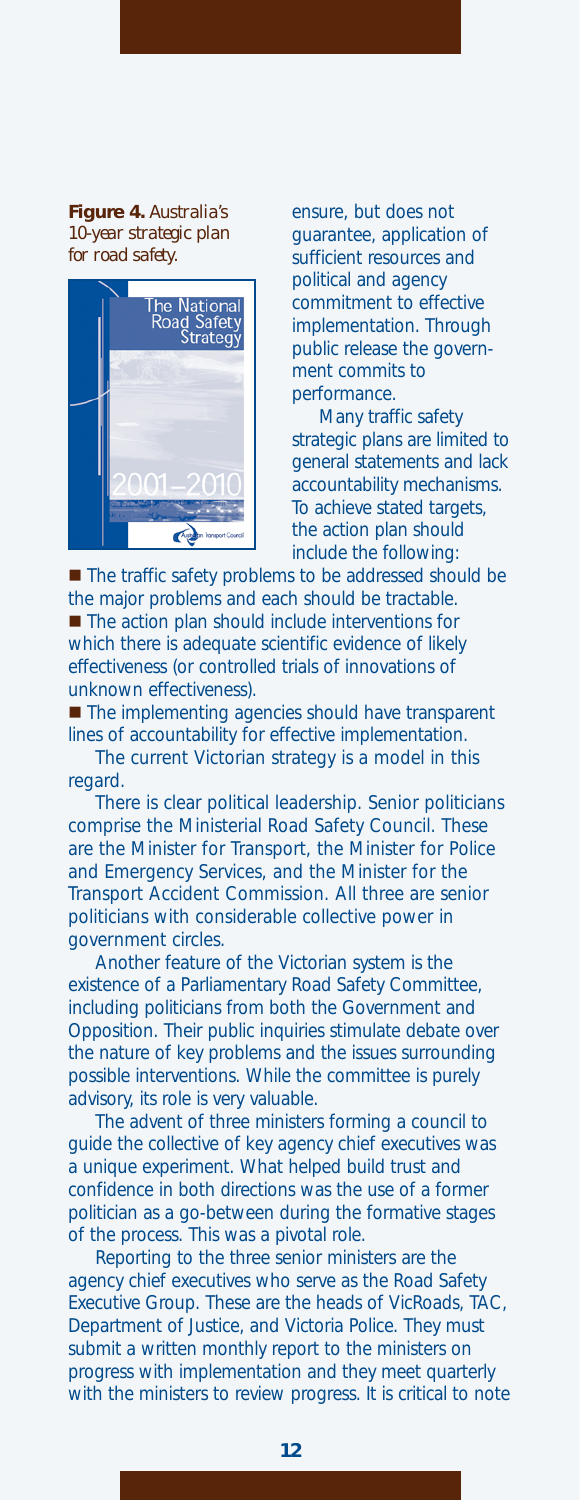that these reports are not made separately by each agency but as a single consolidated report. This marks effective collective accountability. At least one of these chief executives has road crash death and serious injury as a formal criterion in his performance-driven employment remuneration package.

With such strong lines of accountability, the agency executives and politicians need confidence in the potential effectiveness of the strategic plan. This, in turn, has forged a strong relationship between the traffic safety research community and the agency policymakers. It is in everyone's interest to ensure that the right problems are being addressed and that the proposed actions are based on evidence of likely effectiveness.

#### **Integrated Implementation of Safety Countermeasures**

While the traffic safety crisis of 1989 was the catalyst for bringing the key agencies together, it took several years for strong, enduring relationships to be formed at the working level. The integration of efforts is a key component of Victoria's success story. For example, research evidence suggested that a substantial reduction in the incidence of alcohol-related road trauma could be achieved through general deterrence, which would require intense levels of random roadside testing. While the police were willing to increase dramatically their level of enforcement, they lacked the infrastructure (vehicles, breathalyzers, etc.) to achieve these increases. TAC purchased vehicles and breathalyzers for the police. Similarly, it was anticipated that there might be some adverse community reaction to random roadside screening. The legislation had existed for well over a decade, but the enforcement level had been modest and the now-proposed levels would mean that most citizens would be directly exposed to random screening within a short time. TAC funded a substantial public education



**Figure 5.** *Random roadside screening by Victoria Police.*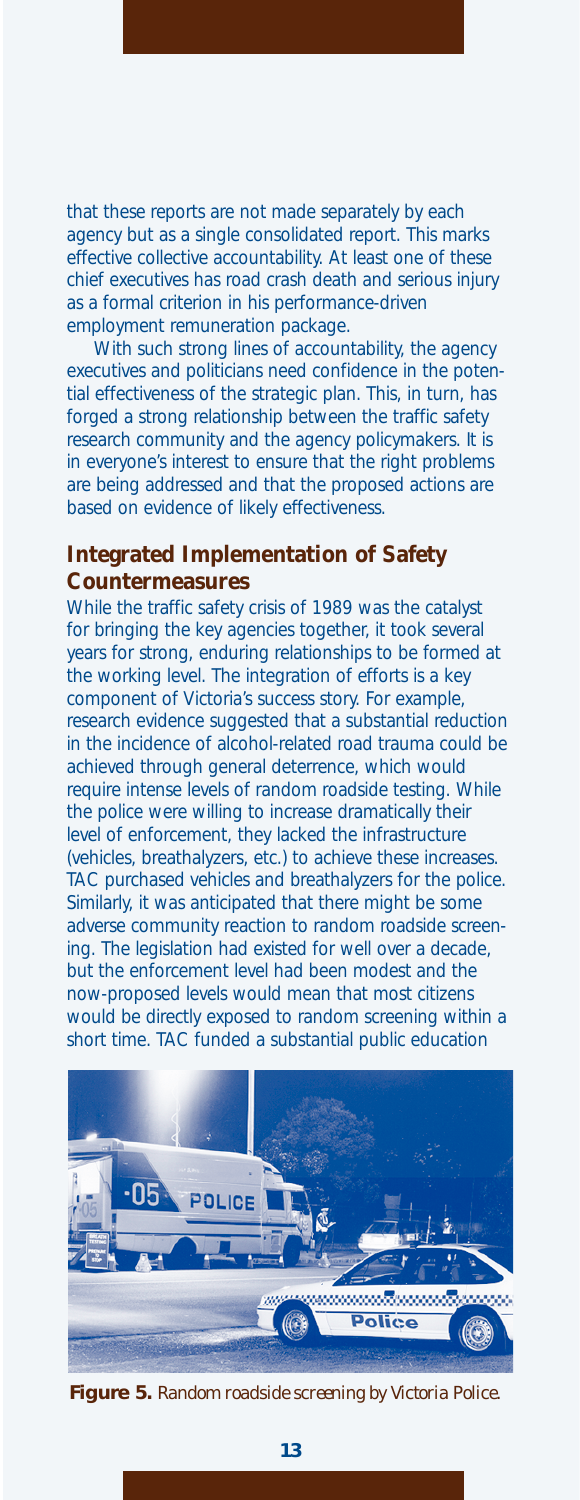program that explained the rationale and purpose behind the enforcement. Public opinion surveys reveal that the vast majority of the Victorian public strongly supports these extremely high levels of random roadside screening for alcohol.

#### **A Key Investor is a Direct Beneficiary**

The Transport Accident Commission (TAC) is a government-owned, monopoly provider of no-fault injury compensation for transport accident victims. Its premiums are collected as part of the annual vehicle registration fee. By government decree for a wide range of government charges, the premium increases in line with the Consumer Price Index on an annual basis. This appears acceptable to the community, probably because this annual increase is considerably lower than the growth in general health care costs. Moreover, since a no-fault scheme is particularly efficient, Victoria has been able to keep its levies for transport injury compensation among the lowest in Australia.

While one might expect that the reduction in compensation payouts would result in community pressure for premium reductions, this has not occurred, possibly because TAC's role in road trauma prevention has a very high public profile and is widely accepted by the community. TAC has a strong vested interest in reducing the number of injury claims and has demonstrated significant economic returns from its investment in injury prevention. This investment is regarded as sound business practice, analogous to the investment every company makes in its own future development.

Since its inception in 1987 but mostly from the mid-1990s, TAC has invested substantial sums in implementing traffic safety programs in Victoria. This money is in addition to the traditional funds provided to the other key agencies involved in traffic safety. Victoria has, for example, expended unprecedented sums on blackspot



**Figure 6.** *Victoria blackspot safety improvement project.*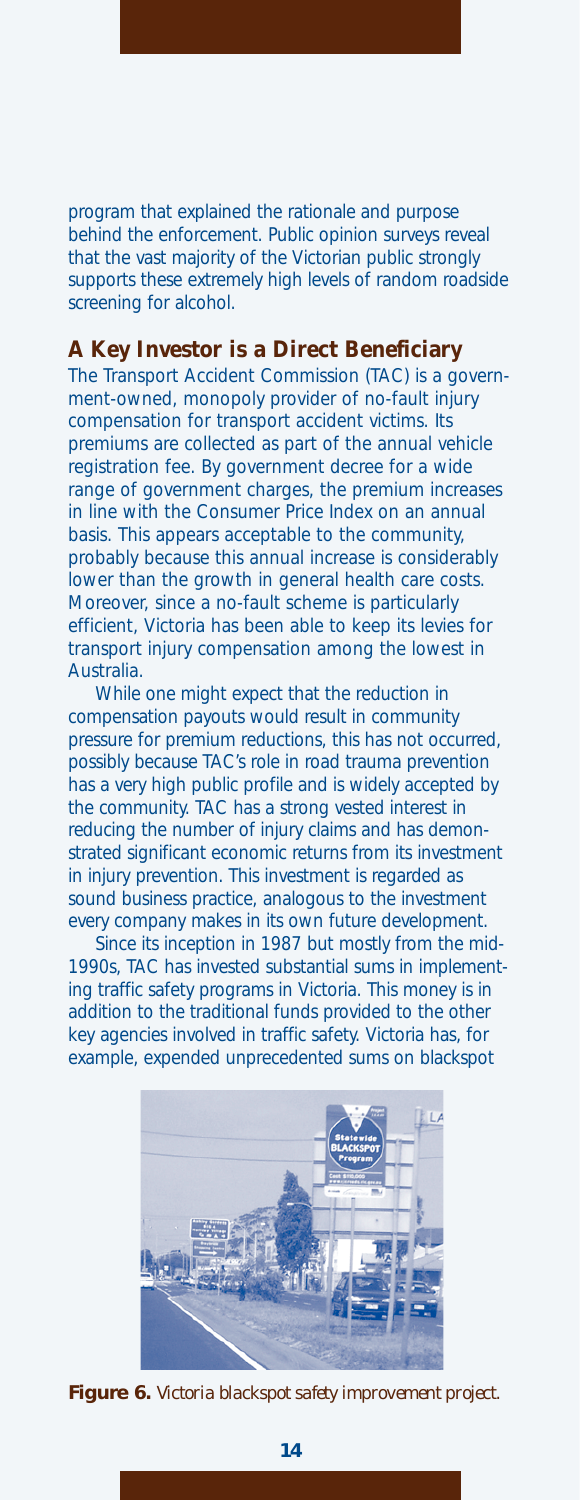engineering treatments and is heavily investing in demonstration programs for improving roadside safety, with both efforts funded by TAC.

Of special note also is the regular and large investment made by TAC in public education, which helps ensure that traffic safety remains salient in the minds of community members and in direct support of other measures taken by partner agencies. TAC, however, is far more than an ancillary funder. The interagency coordination and intervention program integration in Victoria is one of the key elements of Victoria's success.



**Figure 7.** *Examples of TAC public education materials.*

**It's Less the What than the How, But . . .** 

Australia's achievements are applauded internationally, but the applause is frequently followed by "yes, but... The "but" queries the ability to replicate the degree of traffic safety legislation and regulation and the accompanying intense levels of enforcement.

Australia certainly has a history of pioneering traffic safety legislation. It was the first country in the world to mandate helmet wearing for bicyclists and motorcyclists and seatbelt use by both adults and children. Australia was a leader in introducing speed cameras, random breath testing for alcohol-impaired driving, and, very recently in Victoria, random roadside saliva screening for drug-impaired driving. In addition, the levels of enforcement are intense by international standards.

While the evaluation research has shown high levels of effectiveness for most of these measures, it would be wrong to assume that Australia's success turned entirely on the implementation of behavior-control measures. It is more that, of all the measures in the traffic safety toolbox, legislation and intense enforcement, supported by public education to secure community support, are the types of interventions most likely to produce systemwide results in a short timeframe. Australia has also benefited greatly from improvements in vehicle and road infrastructure safety. Indeed, the strategic plans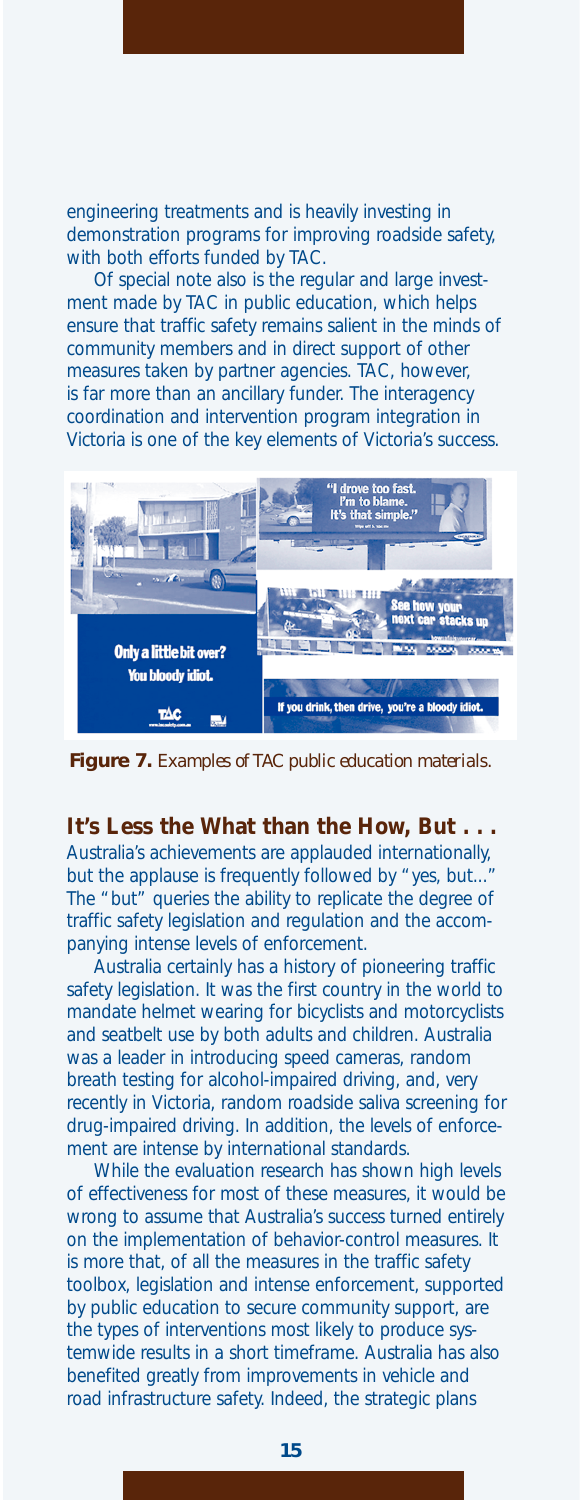now emerging focus on the need for greater investment in creating and maintaining a safe system.

The implementation of a suite of behavior-control measures in Australia is a reflection of the level of political commitment to improving traffic safety and the consequent building of coalitions among the implementing agencies and within the wider community to support these efforts. Community support and political willingness to act are essential.

The Victorian community seems to accept the notion of a "social contract," the willingness to cede to the government the right to control some areas of daily life in exchange for the government accepting the obligation to provide levels of protection. Such acceptance is not an inherent property of a community; it evolves from positive experiences that build a degree of ongoing trust. While the origins of Victoria's apparent willingness to accept a social contract for road safety must remain speculative, the following can be suggested:

- A history of success with behavior change interventions dating back to motorcyclist helmet wearing (1960s) and seatbelt wearing (1970)
- Intense, ongoing public education (largely from TAC) that keeps traffic safety in the public arena
- A (generally) supportive media, again dating back to major campaigns for action in the late 1960s and early 1970s
- A high level of formal public debate facilitated by an all-party parliamentary traffic safety committee
- A media-savvy research community publicly promoting evidence-driven strategies.

Nevertheless, it would be wrong to conclude that legislation and its vigorous enforcement are the only factors in Victoria's success. One must not overlook the full gamut of measures, implemented effectively through an integrated, coordinated approach.

The critical success factors for an effective program to reduce serious injury and death are summarized below. Note that there is nothing about specific measures. The keys are knowing what the big problems are, selecting interventions known to be effective, and systematically implementing those for which political and community support can be garnered. Different packages of measures will have different aggregate impacts, require different levels of investment, and operate on different timeframes, but many different packages will work.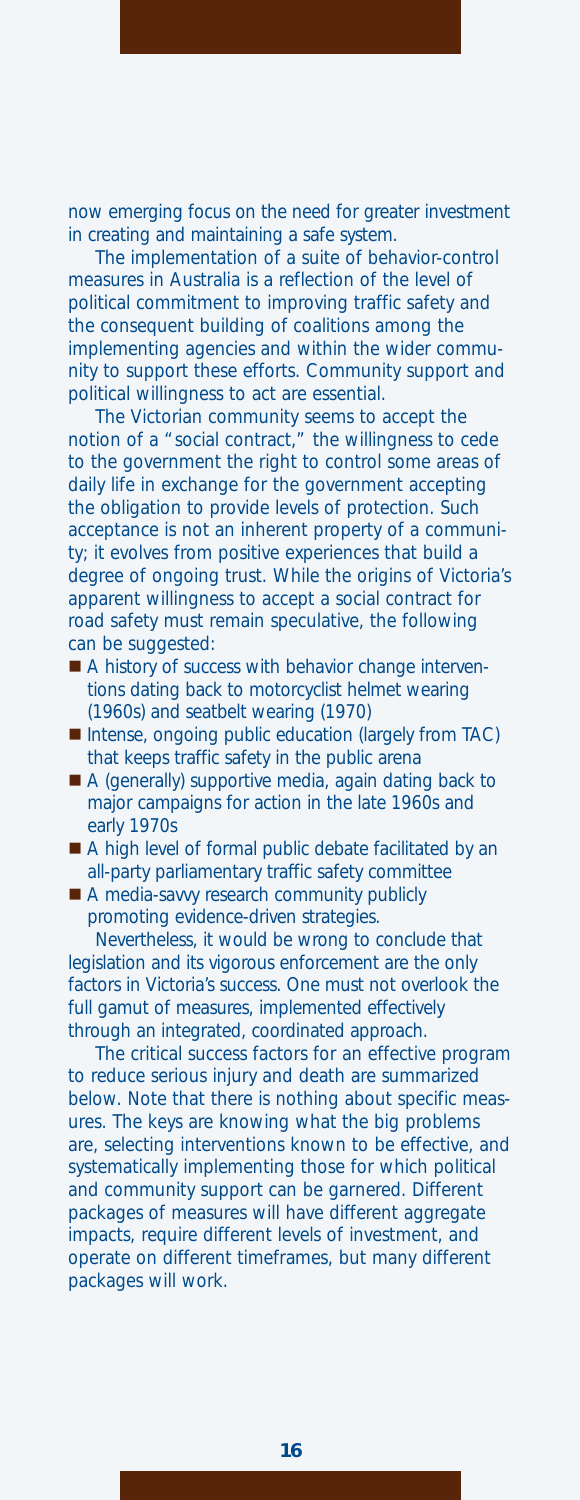### **A Summary of Victoria's Critical Success Factors**

#### **A Sound and Realistic Plan**

An evidence-driven strategy is essential, one that focuses on the major problems and proposes interventions known to be effective. The plan must include objective targets (see Appendix) and mechanisms for monitoring progress and ensuring accountability for effective implementation. Public release of the plan and public monitoring of progress are key.

#### **Political and Bureaucratic Leadership**

Committed, political leadership by the ruling government is vital. This must be supported by equally committed leadership from each agency responsible for implementing the various components of the plan. There must be effective accountability mechanisms within each agency and between each agency and the political system.

#### **Integrated Implementation**

Traffic safety programs are characterized by the diversity of institutions involved in the implementation process. Integrated, coordinated implementation is an essential ingredient of the Victorian success story. The forging of effective cooperative relationships among senior staff in the key implementing agencies provides clarity of roles and functions and ensures synergistic implementation. In Victoria, the ability of the monopoly no-fault injury compensation insurer to invest in integrated safety programs has been critical. The principle is to link the investment source and the immediate economic beneficiary of the investment.

#### **Enabling Factors**

In the Victorian success story, the following enablers appear important:

- 1. A history of success with interventions based on legislation and enforcement helped create a political willingness to act.
- 2. Strong relationships have long existed between the traffic safety research community and policymakers in each of the key government agencies, facilitating evidence-based planning and target setting.
- 3. These relationships have helped create sound data sets but, more important, a climate in which the scientific evaluations of interventions are routine.
- 4. The extensive public education traffic safety programs have been instrumental in creating a climate of community concern for road safety and support for effective interventions.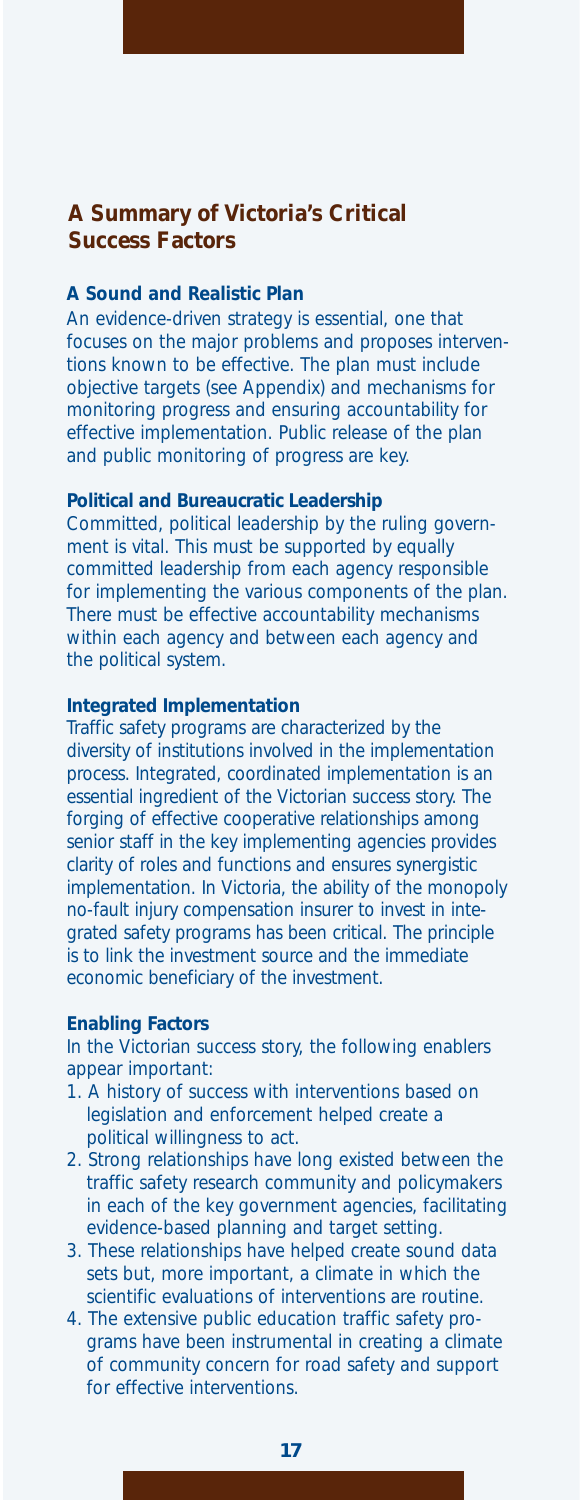5. The media historically have been supportive of effective interventions, which further facilitates political willingness to act.

#### **Conclusion**

The United States has—over a long period now steadily improved its fatality rate per unit of travel, but by nowhere near the extent achieved by many other Western motorized nations. Over the past decade the number of deaths has slowly increased. This case study from Victoria, Australia, illustrates what could be achieved: Many thousands of lives could be saved each year.

The first step is to find a "champion," an individual or group that can help create political and community saliency.

The second step is to introduce new measures of traffic safety performance. Total reliance on deaths per unit of road use is suboptimal because it implies that improvement in this rate is a sufficient goal. It also accepts that there is a price to be paid for mobility and that the greater the road use, the higher that price will be in total.

The third step is to develop an evidence-based strategic plan with objective targets and effective accountability mechanisms.

The final step is to harness all of the key players and implement the plan in an integrated, effective manner. The issues to be addressed and the range of acceptable measures will require a partnership among many organizations.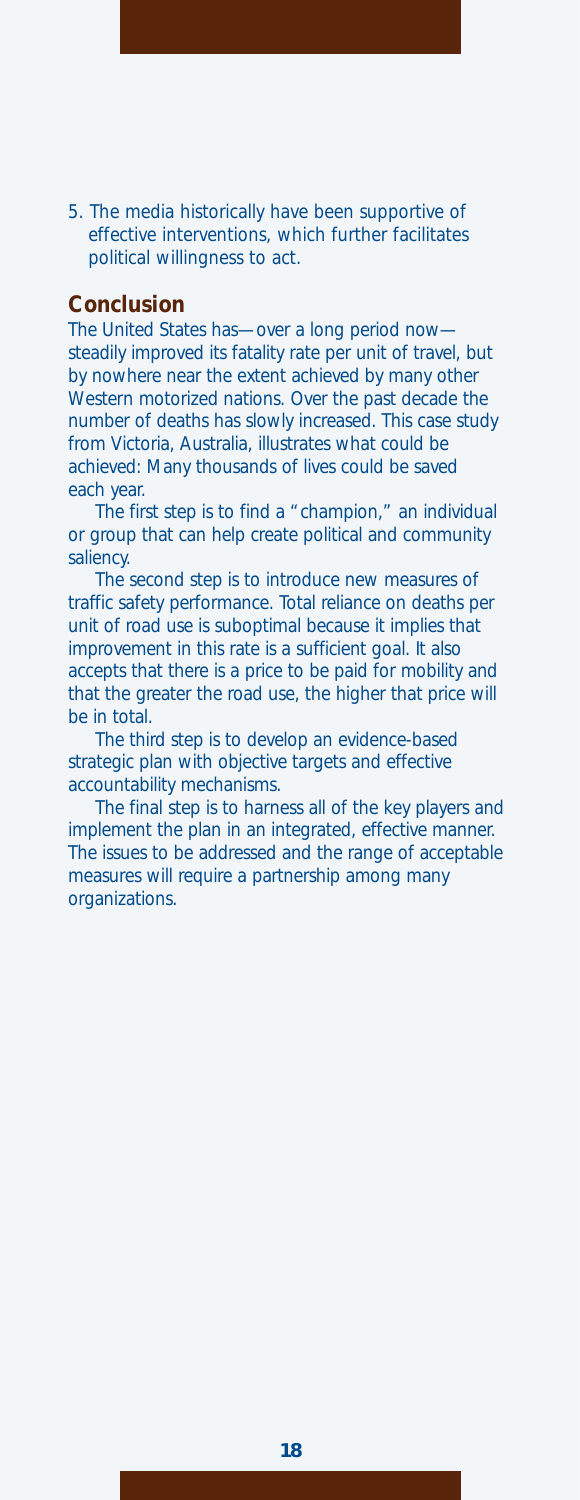## APPENDIX

#### **Setting Public Targets**

The public announcement of targets for reducing death and serious injury from road traffic crashes and the routine public reporting of progress in meeting those targets are fundamental components of a successful road traffic safety strategy. Key considerations in target setting include the following:

- 1. Express the targets as reductions in the number of deaths and serious injuries, not as reductions in rates. Numbers make the most sense to people. Moreover, rates fall while numbers rise whenever the gains in the level of safety are less than the growth in road use, the current situation in the United States. (See table 1 on page 7). Traffic safety rates are improving continuously in all Western motorized nations and this fact must not be used to do nothing.
- 2. The target can be set as a percentage reduction or as cumulative savings from a nominated baseline. The Victorian strategy *"arrive alive!"* has a target of reducing the absolute number of deaths and serious injuries by 20 percent by 2007. The New South Wales strategy *"Road Safety 2010"* sets a target of saving 2,000 lives by 2010. The latter has appeal in that it focuses on "lives saved" rather than "deaths permitted." The cumulative savings target, however, is high risk in that it can fail through one aberrantly high death toll in any given year in the target period.
- 3. The targets should include both deaths and serious injuries. However, careful thought must be given to the definition of serious injuries, because many traffic safety countermeasures have more impact on the severity of injury than on the frequency of traffic crashes. Thus, there is a risk that a reduction in serious injuries may be accompanied by an increase in minor injuries. A useful approach is to target the reduction of injuries requiring hospital stays of, say, 48 hours or more.
- 4. While a single (death and serious injury) public target is essential, the formal traffic safety strategy should include a set of disaggregated targets specific to each implementing agency. For example, the road agency might set a target of reducing death and serious injury from run-off-road crashes into roadside furniture by x percent; the police might set a target of reducing alcohol-related serious injury crashes by z percent; and so on. This is vital for ensuring accountability at the agency level in a complex environment where many agencies have critical contributions to make.
- 5. Targets for intermediate performance criteria are also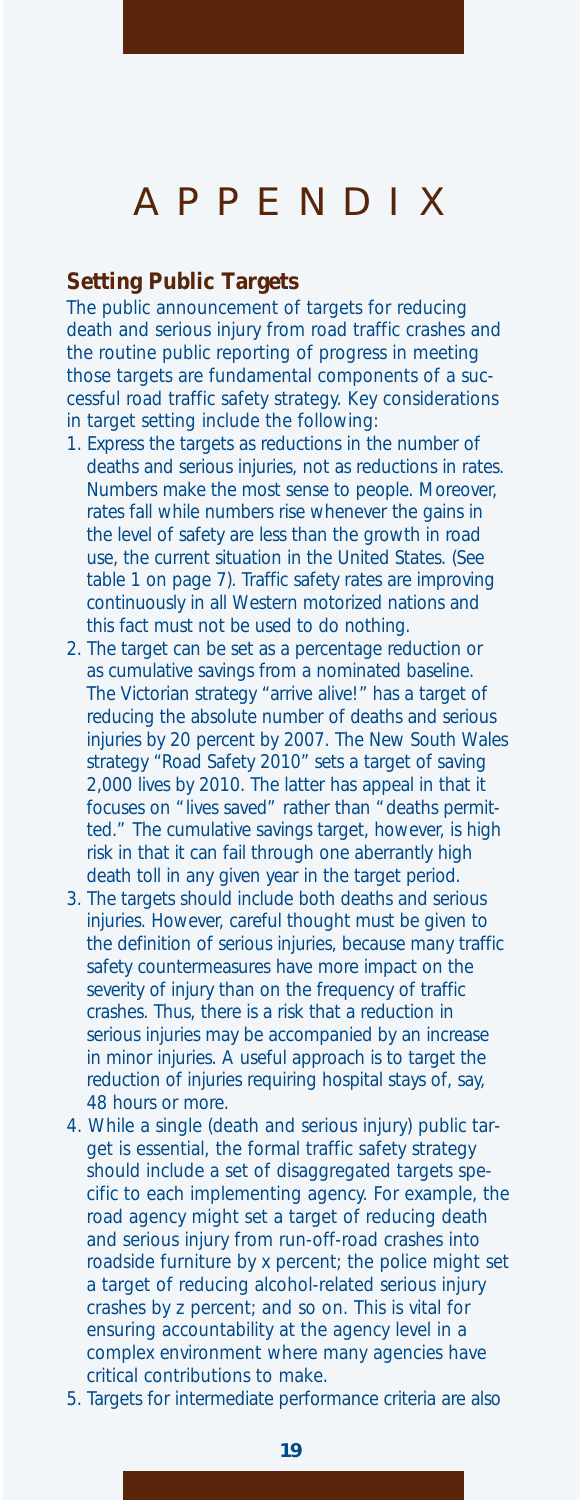useful. For example, the police might set a target of reducing the mean travel speed on a given road by y kilometers per hour. The research evidence suggests the likely injury reduction that will follow. The intermediate measure is more robustly measurable than "speed-related crashes."

- 6. Input targets—for example, sealing shoulders on x miles of narrow rural road—are the least useful but are sometimes necessary. In the case of random breath testing, targets of hours of enforcement effort have proven critical in keeping the enforcement above the threshold level needed for effective general deterrence.
- 7. Targets should not be selected because they reflect current best practices or some political whim. Targets must be demonstrably objective and achievable if the strategy and its programs are implemented.
- 8. Targets need to be set systematically and scientifically. In most Australian jurisdictions the process involves the following:
	- Disaggregate the traffic safety issues into their key component parts, such as side impacts at intersections, head-on collisions on rural roads, alcoholrelated crashes, etc.
	- For each substantial problem, identify from the literature the proven countermeasure options and their likely effects from the scientific evaluations reported.
	- Select a package of measures likely to be implementable within the particular sociopolitical framework and assess the aggregate impact of that package of measures.
	- Make allowances for all counterinfluences-for example, forecast growths in road use—and appropriately discount the anticipated benefits from the selected package of measures. All such assumptions must be made explicit.
	- For longer term strategies (such as a 10-year plan), targets should not be set beyond the halfway point as forecasting is a problematic art. As the halfway point is reached, a new target can be set for the balance of the plan.